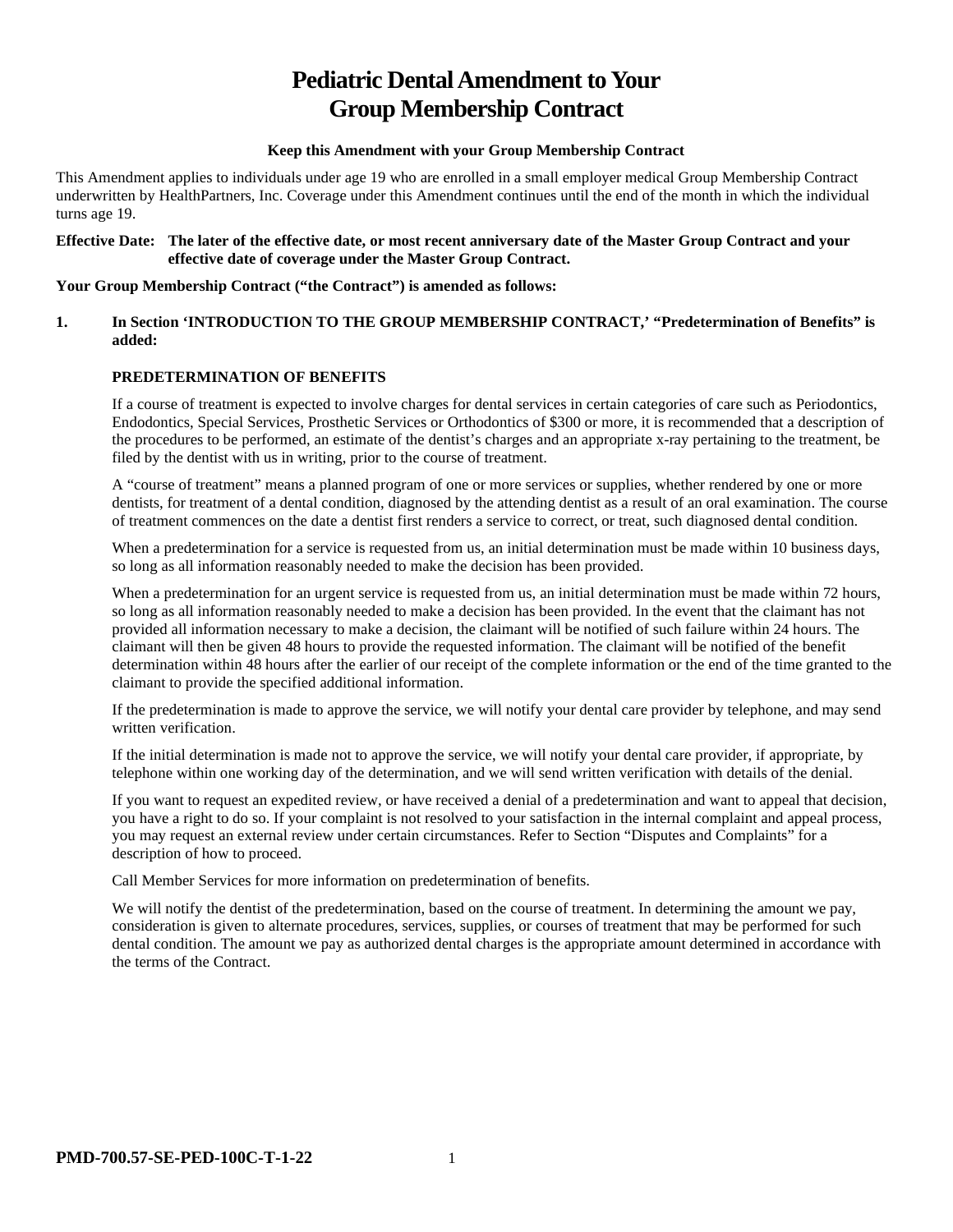If a description of the procedures to be performed, and an estimate of the dentist's charges are not submitted in advance, we reserve the right to make a determination of benefits payable, taking into account alternate procedures, services, supplies or courses of treatment, based on accepted standards of dental practice.

Predetermination for services to be performed is limited to services performed within 90 days from the date such course of treatment was approved by us. Additional services required after 90 days may be submitted in writing, as a new course of treatment, and approved on the same basis as the prior plan.

#### **2. In Section 'DEFINITIONS OF TERMS USED,' the following definitions are added:**

**Clinically Accepted Dental Services.** These are techniques or services, accepted for general use, based on risk/benefit implications (evidence based). Some clinically accepted techniques are approved only for limited use, under specific circumstances.

**Consultations**. These are diagnostic services provided by a dentist or dental specialist other than the practitioner who is providing treatment.

**Cosmetic Care.** These are dental services to improve appearance, without treatment of a related illness or injury.

**Customary Restorative Materials.** These are amalgam (silver fillings), glass ionomer and intraorally cured acrylic resin and resin-based composite materials (white fillings).

**Date of Service.** This is generally the date the dental service is performed. For prosthetic, or other special restorative procedures, the date of service is the date impressions were made for final working models. For endodontic procedures, date of service is the date on which the root canal was first entered for the purpose of canal preparation.

**Dentist.** This is a professionally degreed doctor of dental surgery or dental medicine who lawfully performs a dental service in strict accordance with governmental licensing privileges and limitations.

**Elective Procedures.** These are procedures which are available to patients but which are not dentally necessary.

**Emergency Dental Care.** These are services for an acute dental condition that would lead a prudent layperson to reasonably expect that the absence of immediate care would result in serious impairment to the dentition or would place the person's oral health in serious jeopardy.

**Endodontics.** This is the treatment of diseases of the dental pulp. Endodontics includes root canal therapy, pulp capping procedures, apexification and periapical procedures associated with root canal treatment.

**Medically Necessary Orthodontic Services.** These are comprehensive medically necessary services covered for pediatric dental members who have a severe handicapping malocclusion related to a medical condition resulting from congenital, craniofacial or dentofacial malformations involving the teeth and requiring reconstructive surgical correction in addition to orthodontic services.

**Oral Surgery.** This is routine surgery involving teeth or alveolar bone, including extraction and alveolectomy. Oral surgery may include other oral treatment and surgery, if a dentist considers it dentally necessary. Oral surgery does not include orthodontia, orthognathic surgery, and placement of dental implants or surgical care that is necessary because of a medical condition.

**Orthodontics.** This is medically necessary dental care for the correction of severe handicapping malocclusion of teeth using appliances and techniques that alter the position of teeth in the jaws.

**Orthognathic Surgery.** This is oral surgery to alter the position of the jaw bones.

**Periodontics.** This is non-surgical and surgical treatment of diseases of the gingiva (gums) and bone supporting the teeth.

**Prosthetic Services.** These are services to replace missing teeth; including the prescribing, repair, construction, replacement and fitting of fixed bridges and full or partial removable dentures.

#### **3. The following are added to Section "SERVICES NOT COVERED," and apply only to Pediatric Dental benefits:**

- Treatment, procedures or services which are not dentally necessary and/or which are primarily educational in nature or for the vocation, comfort, convenience, appearance or recreation of the member.
- The treatment of conditions which foreseeable result from excluded services.

#### **PMD-700.57-SE-PED-100C-T-1-22** 2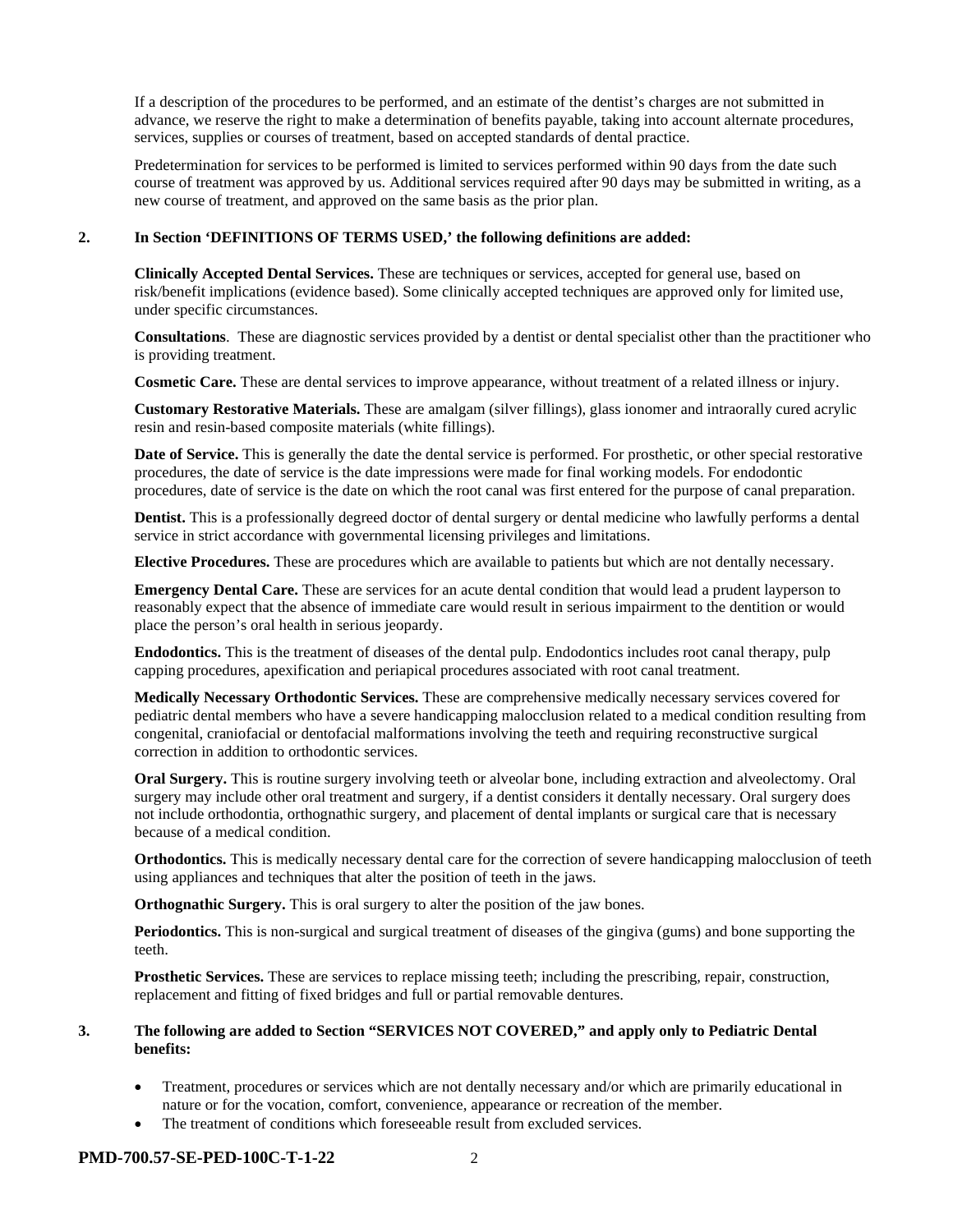- For Network Benefits, treatment, procedures or services which are not provided by a network dentist or other authorized provider or are not authorized by us.
- Dental services or supplies primarily intended to alter the shape, appearance and function of the teeth for cosmetic purposes, or for the purpose of improving the appearance of your teeth. This includes tooth whitening, tooth bonding and veneers that cover the teeth, and any services intended to replace existing restorations done historically for cosmetic reasons, even if due to material failure (wear/chipping/fracture) or the presence of decay at the restorative margin. This exclusion does not apply to services for reconstructive surgery. However, to the extent that these reconstructive surgery services are paid as medical services under the Contract, they are not covered as Pediatric Dental services.
- Hospitalization or other facility charges.
- Local anesthesia or use of electronic analgesia billed as a separate procedure is not covered. Inhaled nitrous oxide is not covered. General anesthesia and intravenous sedation are not covered except as indicated in this Amendment.
- Orthodontic services, except as provided in this Amendment.
- Orthognathic surgery (surgery to reposition the jaws).
- Services which are elective, investigative, experimental or not otherwise clinically accepted.
- Procedures, appliances or restorations that are necessary to alter, restore or maintain occlusion, including but not limited to: increasing vertical dimension, replacing or stabilizing tooth structure lost by attrition (including chipping or fractures of tooth structure or restorations), or erosion, abfraction, abrasion, or realigning teeth, except as covered orthodontic services provided in this Amendment. Mandibular orthopedic appliances and bite planes are also not covered.
- Procedures, appliances (other than occlusal guards, as indicated in this Amendment) or restorations for the prevention of bruxism (grinding of teeth) or clenching.
- Services for the following items:
	- o replacement of any missing, lost or stolen dental or implant-supported prosthesis.
	- o replacement or repair of orthodontic appliances.
	- o replacement of orthodontic appliances due to non-compliance.
- Services related to a prosthetic or special restorative appliance which was installed or delivered more than 60 days after termination of coverage.
- Diagnostic testing that is performed and billed as a separate procedure such as collection of microorganisms for culture, viral cultures, genetic testing for susceptibility or oral disease and caries susceptibility tests. This includes all oral pathology and laboratory testing charges.
- For non-network coverage, dental services related to the replacement of any teeth missing prior to the member's effective date under this Amendment.
- Dental services, supplies and devices not expressly covered as a benefit under this Amendment.
- Prescription drugs and medications prescribed by a dentist. This includes gingival irrigation.
- Services provided to the member which the member is not required to pay.
- The portion of a billed charge for an otherwise covered service by a non-network provider, which is in excess of our maximum amount allowed. We also do not cover charges or a portion of a charge which is either a duplicate charge for a service or charges for a duplicate service.
- Services for injury or illness either (a) arising out of an injury in the course of employment and subject to workers' compensation or similar law; or (b) for which benefits are payable without regard to fault, under coverage statutorily required to be contained in any motor vehicle or other liability insurance policy or equivalent self-insurance; or (c) for which benefits are payable under another policy of accident and health insurance, Medicare or any other governmental program.
- Except where expressly addressed in this Amendment, when multiple, acceptable treatment options exist related to a specific dental problem, we will provide benefits based upon the least costly alternative treatment. This includes inlay restorations paid as corresponding amalgam restorations.
- Services covered under the patient's medical plan, except to the extent not covered under the patient's medical plan.
- Additional charges for office visits that occur after regularly scheduled hours, missed appointments or appointments cancelled on short notice.
- Onlays, veneers or partial crowns fabricated from extraorally cured composite resin or porcelain.
- Periodontal splinting.
- Athletic mouthguards.
- Charges for infection control, sterilization and waste disposal.

#### **PMD-700.57-SE-PED-100C-T-1-22** 3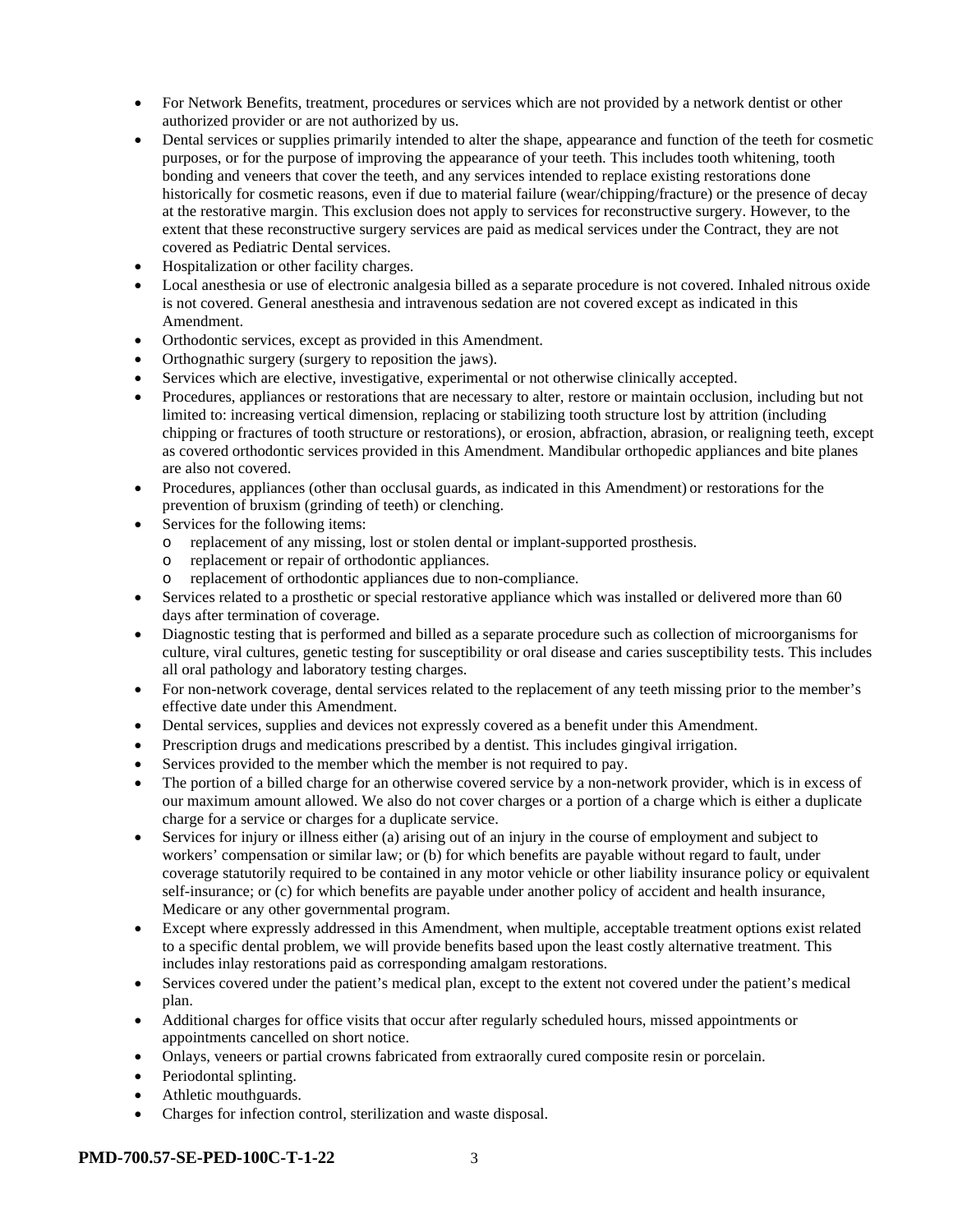- Charges for sales tax.
- Treatment, procedures, or services or drugs which are provided when you are not covered under this Amendment.
- Cone beam CT capture and interpretation.
- Harvest of bone for use in autogenous grafting procedure.
- Charges for maxillofacial prosthetics.
- Charges for case presentations for treatment planning or behavioral management.
- Charges for enamel microabrasion, odontoplasty and pulpal regeneration.
- Charges for surgical procedures for isolation of a tooth with a rubber dam.
- Non-intravenous conscious sedation and drugs to treat anxiety or pain.
- Charges for endodontic endosseous implants.
- Charges for intentional reimplantation (including necessary splinting).
- Charges for canal preparation and fitting of preformed dowel or post.
- Charges for temporary crowns for fractured teeth.
- Charges for interim or custom abutments for implants.
- Charges for rebonding, recementing and repair of fixed retainers.
- Charges for surgical placement of a temporary anchorage device.
- Charges for autogenous or nonautogenous osseous, osteoperiosteal or cartilage graft of the mandible or maxilla.
- Charges for anatomical crown exposure.
- Interim prostheses.
- Connector bars, stress breakers and precision attachments.
- Provisional pontics, crowns and retainer crowns.
- Copings.
- Oral hygiene instruction.
- Removal of fixed space maintainers.
- Hospital, home and extended care facility visits by dental providers.
- Gold foil restorations.
- Treatment for correction of malocclusion of teeth and associated dental and facial disharmonies, and posttreatment retainers, when treatment is not medically necessary.
- Maxillofacial MRI, maxillofacial ultrasound and sialoendoscopy capture and interpretation.
- Post processing of image or image sets.
- Caries risk assessment and documentation.
- Charges for unspecified procedures.
- Charges for the placement of a restorative foundation for an indirect restoration.
- Charges for periradicular services and bone grafts or other material used in conjunction with periradicular surgery.
- Non-dental administrative fees and charges including, but not limited to dental record preparation, and interest charges.
- Services related to the diagnosis and treatment of Temporomandibular Joint Dysfunction (TMD).
- Services associated with non-covered services.

#### **4. The Benefits Chart is expanded to include the following:**

# **Pediatric Dental Benefits Chart**

**The Contract covers Preventive and Diagnostic Services, Basic, Special, Prosthetic and medically necessary Orthodontia Services only, for members under age 19.**

**HealthPartners agrees to cover the dental services described below. This Benefits Chart describes the level of payment that applies for each of the covered services. To be covered, dental services or items described below must be medically or dentally necessary. The date of service must be while you are enrolled in the plan.**

**Coverage for eligible services is subject to the exclusions, limitations and other conditions of this Amendment and the Contract. See item 3. of this Amendment for additional information about exclusions.**

**This dental plan allows you to choose, at any time, dentists within the dental network (Network Benefits), or dentists outside of the network (Non-Network Benefits).**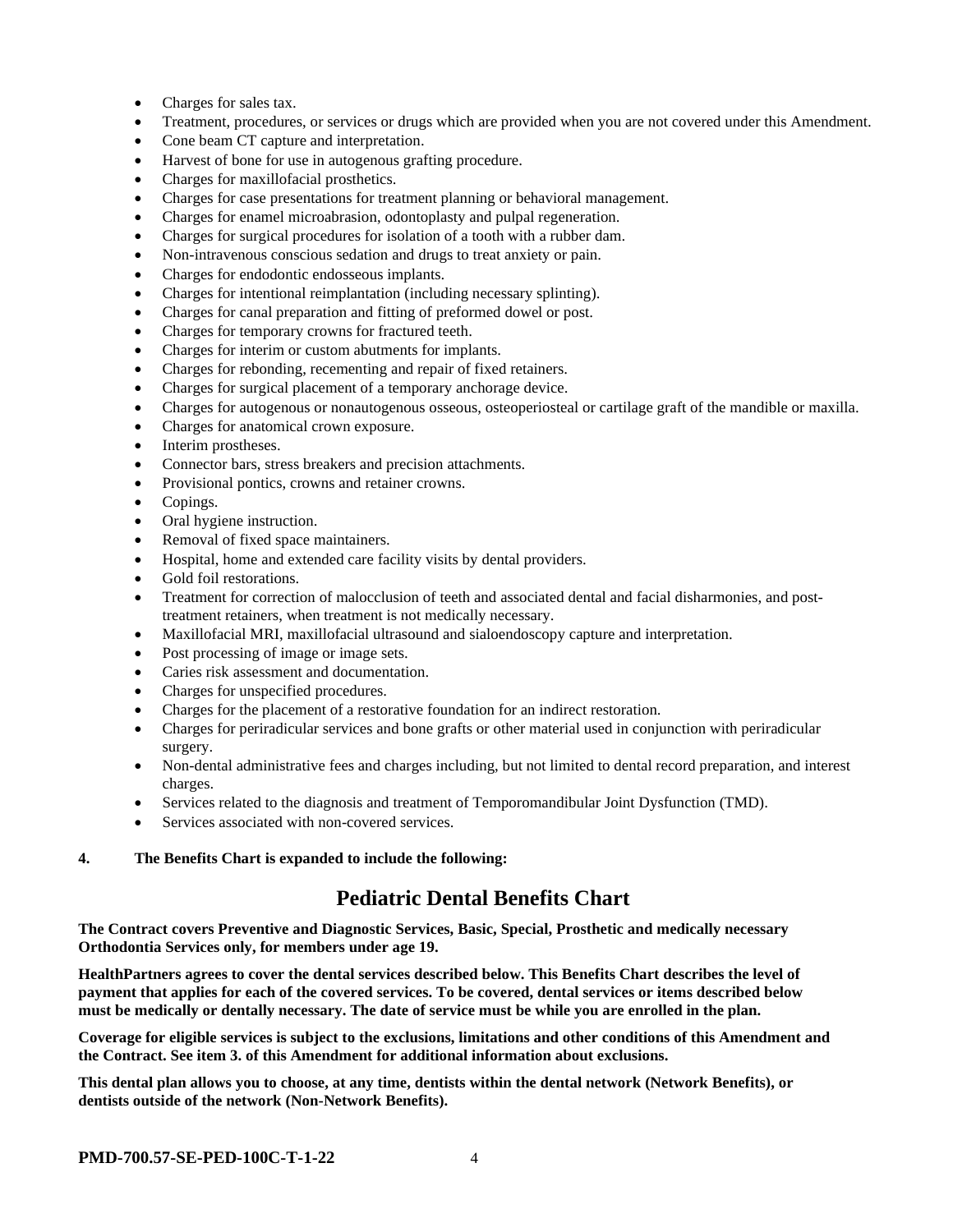**The amount that we pay for covered services is listed below. The member is responsible for the specified dollar amount and/or percentage of charges that we do not pay. Coverage may vary according to your network selection.**

**Network Benefits are underwritten by HealthPartners, Inc. Non-Network Benefits are underwritten by HealthPartners Insurance Company.**

**When you use Non-Network providers, benefits are substantially reduced and you will likely incur significantly higher out-of-pocket expenses. A Non-Network provider does not usually have an agreement with HealthPartners to provide services at a discounted fee. In addition, Non-Network Benefits are restricted to the usual and customary amount under the definition of "Charge." The usual and customary amount can be significantly lower than a Non-Network provider's billed charges. If the Non-Network provider's billed charges are over the usual and customary amount, you pay the difference, in addition to any required deductible, copayment and/or coinsurance, and these charges do not apply to the out-of-pocket limit.**

**This plan is subject to plan and benefit changes required to maintain compliance with federal and state law. This includes, but is not limited to, benefit changes required to maintain a certain actuarial value or metal level. We may also change your deductible, coinsurance and out-of-pocket limit values on an annual basis to reflect cost of living increases.**

**These definitions apply to this Amendment.**

| <b>Calendar Year:</b>  | This is the 12-month period beginning 12:01 A.M. Central Time, on January 1, and<br>ending 12:00 A.M. Central Time of the next following December 31.                                                                                                                                                                                                                                                                                                                                                                                                                                                                                                                                                                                                                                                                                                                                                                                                             |
|------------------------|-------------------------------------------------------------------------------------------------------------------------------------------------------------------------------------------------------------------------------------------------------------------------------------------------------------------------------------------------------------------------------------------------------------------------------------------------------------------------------------------------------------------------------------------------------------------------------------------------------------------------------------------------------------------------------------------------------------------------------------------------------------------------------------------------------------------------------------------------------------------------------------------------------------------------------------------------------------------|
| <b>Charge:</b>         | For covered services delivered by network providers, this is the provider's discounted<br>charge for a given dental/surgical service, procedure or item, which network providers<br>have agreed to accept as payment in full.                                                                                                                                                                                                                                                                                                                                                                                                                                                                                                                                                                                                                                                                                                                                     |
|                        | For covered services delivered by non-network providers, this is the provider's charge<br>for a given dental/surgical service, procedure or item, up to our maximum amount<br>allowed for that service, procedure or item.                                                                                                                                                                                                                                                                                                                                                                                                                                                                                                                                                                                                                                                                                                                                        |
|                        | Our maximum amount allowed is based on the usual and customary charge for a given<br>dental/surgical service, procedure or item. It is consistent with the charge of other<br>providers of a given service or item in the same region. You must pay for any charges<br>above the maximum amount allowed, and they do not apply to the out-of-pocket limit.                                                                                                                                                                                                                                                                                                                                                                                                                                                                                                                                                                                                        |
|                        | To be covered, a charge must be incurred on or after the member's effective date and<br>on or before the termination date. For network provider charges, the amount of the<br>copayment or coinsurance, or the amount applied to any deductible, is based on the<br>agreed fee applicable to the network provider, or a reasonable estimate of the cost<br>according to a fee schedule equivalent. For non-network provider charges, the amount<br>considered as a copayment or coinsurance, or the amount applied to any deductible, is<br>based on the lesser of the billed charge and our maximum amount allowed.                                                                                                                                                                                                                                                                                                                                              |
| Copayment/Coinsurance: | The specified dollar amount, or percentage, of charges incurred for covered services,<br>which we do not pay, but which a member must pay, each time a member receives<br>certain dental services, procedures or items. Our payment for those covered services or<br>items begins after the copayment or coinsurance is satisfied. Covered services or items<br>requiring a copayment or coinsurance are specified in this Benefits Chart. For network<br>provider charges, the amount considered as a copayment or coinsurance is based on<br>the agreed fee applicable to the network provider, or a reasonable estimate of the cost<br>according to a fee schedule equivalent. For non-network provider charges, the amount<br>considered as a copayment or coinsurance is based on the lesser of the billed charge<br>and our maximum amount allowed. A copayment or coinsurance is due at the time a<br>service is rendered, or when billed by the provider. |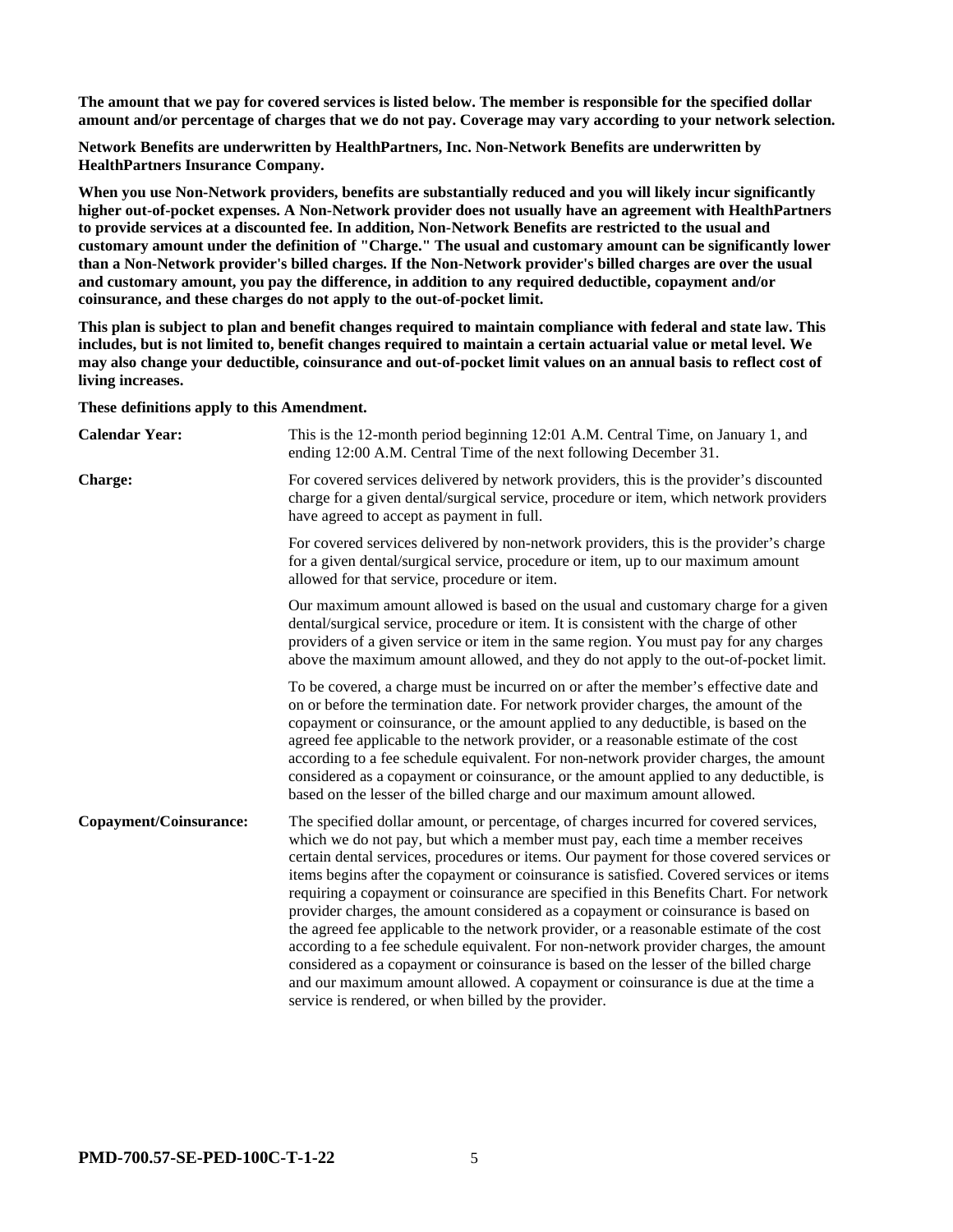| Deductible:                    | The specified dollar amount of charges incurred for covered services, which we do not<br>pay, but a member or a family has to pay first in a calendar year. Our payment for<br>those services or items begins after any deductible is satisfied. Your plan has an<br>embedded deductible. This means once a member meets the individual deductible, the<br>plan begins paying benefits for that person. If two or more members of the family meet<br>the family deductible, the plan begins paying benefits for all members of the family,<br>regardless of whether each member has met the individual deductible. However, a<br>member may not contribute more than the individual deductible towards the family<br>deductible. The amount of the charges that apply to any deductible are based on (1) the<br>agreed fee applicable to the network provider, or a reasonable estimate of the cost<br>according to a fee schedule equivalent; or (2) the lesser of the billed charge and our<br>maximum amount allowed for the non-network provider. This Benefits Chart indicates<br>which covered services are not subject to the deductible. |
|--------------------------------|--------------------------------------------------------------------------------------------------------------------------------------------------------------------------------------------------------------------------------------------------------------------------------------------------------------------------------------------------------------------------------------------------------------------------------------------------------------------------------------------------------------------------------------------------------------------------------------------------------------------------------------------------------------------------------------------------------------------------------------------------------------------------------------------------------------------------------------------------------------------------------------------------------------------------------------------------------------------------------------------------------------------------------------------------------------------------------------------------------------------------------------------------|
| <b>Out-of-Pocket Expenses:</b> | You pay any specified copayments/coinsurance and deductibles applicable for<br>particular services, subject to the out-of-pocket limit described below. These amounts<br>are in addition to the monthly premium payments.                                                                                                                                                                                                                                                                                                                                                                                                                                                                                                                                                                                                                                                                                                                                                                                                                                                                                                                        |
| <b>Out-of-Pocket Limit:</b>    | You pay any copayments/coinsurance and deductibles for covered services, to the individual<br>or family out-of-pocket limit. Thereafter we cover 100% of charges incurred for all other<br>covered services, for the rest of the calendar year. You pay amounts greater than the out-of-<br>pocket limits if any benefit maximums are exceeded.                                                                                                                                                                                                                                                                                                                                                                                                                                                                                                                                                                                                                                                                                                                                                                                                  |
|                                | Non-Network Benefits above the maximum amount allowed (see definition of "charge"<br>above) do not apply to the out-of-pocket limit.                                                                                                                                                                                                                                                                                                                                                                                                                                                                                                                                                                                                                                                                                                                                                                                                                                                                                                                                                                                                             |
|                                | You are responsible to keep track of the out-of-pocket expenses. Contact Member Services<br>for assistance in determining the amount paid by the member for specific eligible services<br>received. Claims for reimbursement under the out-of-pocket limit provisions are subject to<br>the same time limits and provisions described under the "Claims Provisions" section of the<br>Contract.                                                                                                                                                                                                                                                                                                                                                                                                                                                                                                                                                                                                                                                                                                                                                  |

# **Limits shown below are combined under your Network Benefits and Non-Network Benefits.**

# **Individual Calendar Year Deductible**

| <b>Network Benefits</b>                            | <b>Non-Network Benefits</b>                        |
|----------------------------------------------------|----------------------------------------------------|
| See your Standard Tier Network Benefits individual | See your Non-Network Benefits individual           |
| deductible under your Medical Plan Benefits Chart. | deductible under your Medical Plan Benefits Chart. |

# **Family Calendar Year Deductible**

| <b>Network Benefits</b>                            | <b>Non-Network Benefits</b>                     |
|----------------------------------------------------|-------------------------------------------------|
| See your Standard Tier Network Benefits family     | See your Non-Network Benefits family deductible |
| deductible under your Medical Plan Benefits Chart. | under your Medical Plan Benefits Chart.         |

# **Individual Calendar Year Out-of-Pocket Limit**

| <b>Network Benefits</b>                                                                                              | <b>Non-Network Benefits</b>                                                                                |
|----------------------------------------------------------------------------------------------------------------------|------------------------------------------------------------------------------------------------------------|
| See your Standard Tier Network Benefits<br>individual out-of-pocket limit under your<br>Medical Plan Benefits Chart. | See your Non-Network Benefits individual<br>out-of-pocket limit under your Medical Plan<br>Benefits Chart. |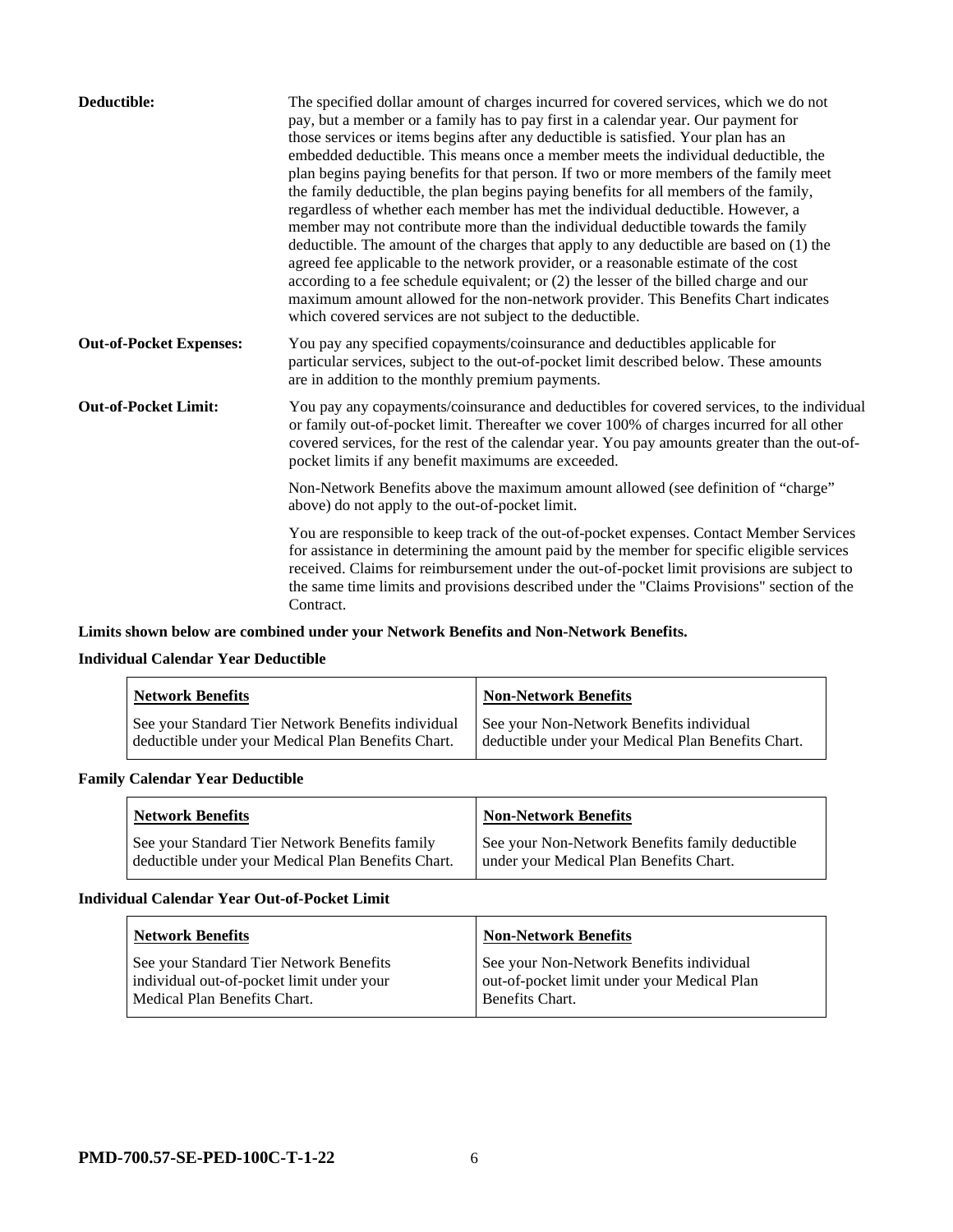| <b>Network Benefits</b>                                                                                          | <b>Non-Network Benefits</b>                                                                             |
|------------------------------------------------------------------------------------------------------------------|---------------------------------------------------------------------------------------------------------|
| See your Standard Tier Network Benefits<br>family out-of-pocket limit under your Medical<br>Plan Benefits Chart. | See your Non-Network Benefits family out-of-<br>pocket limit under your Medical Plan Benefits<br>Chart. |

# **PREVENTIVE AND DIAGNOSTIC SERVICES**

### **Covered Services:**

We cover the following preventive and diagnostic services, with certain limitations which are listed below. For this category, deductible does not apply to: Network Benefits.

- **Routine dental care examinations for new and existing patients** limited to twice each calendar year.
- **Dental cleaning (prophylaxis or periodontal maintenance cleaning)** limited to twice each calendar year.
- **Professionally applied topical fluoride (other than silver diamine fluoride)** limited to twice each calendar year.
- **Silver diamine fluoride** limited to twice per tooth each calendar year.
- **Pit and Fissure sealant application and preventive resin restoration** limited to one application per tooth per 36 month period, for unrestored permanent molars.
- **Bitewing x-rays** limited to twice each calendar year.
- **Full mouth or panoramic x-rays** limited to once every sixty months.
- **Other x-rays, except as provided in connection with orthodontic diagnostic procedures and treatment.**
- **Space maintainers (fixed or removable appliances designed to prevent adjacent and opposing teeth from moving)** for lost primary teeth.
- **Evaluations that are not routine and periodic, including: problem-focused evaluations (either limited or detailed and extensive), periodontal evaluations, and evaluations for members under the age of 3 which include counseling with the primary caregiver.**
- **Screening or assessments of a patient** limited to twice each calendar year.

| Network Benefits              | <b>Non-Network Benefits</b>  |
|-------------------------------|------------------------------|
| 100% of the charges incurred. | 50% of the charges incurred. |

#### **Not Covered:**

- Diagnostic testing that is performed and billed as a separate procedure such as collection of microorganisms for culture, viral cultures, genetic testing for susceptibility or oral disease and caries susceptibility tests. This includes all oral pathology and laboratory testing charges.
- Additional charges for office visits that occur after regularly scheduled hours, office visits for observation, missed appointments or appointments cancelled on short notice.
- Cone beam CT capture and interpretation.
- Oral hygiene instruction.
- Removal of fixed space maintainers.
- Hospital, home and extended care facility visits by dental providers.
- Maxillofacial MRI, maxillofacial ultrasound and sialoendoscopy capture and interpretation.
- Post processing of image or image sets.
- Caries risk assessment and documentation.
- Charges for unspecified procedures.
- See "Services Not Covered" in item 3. of this Amendment.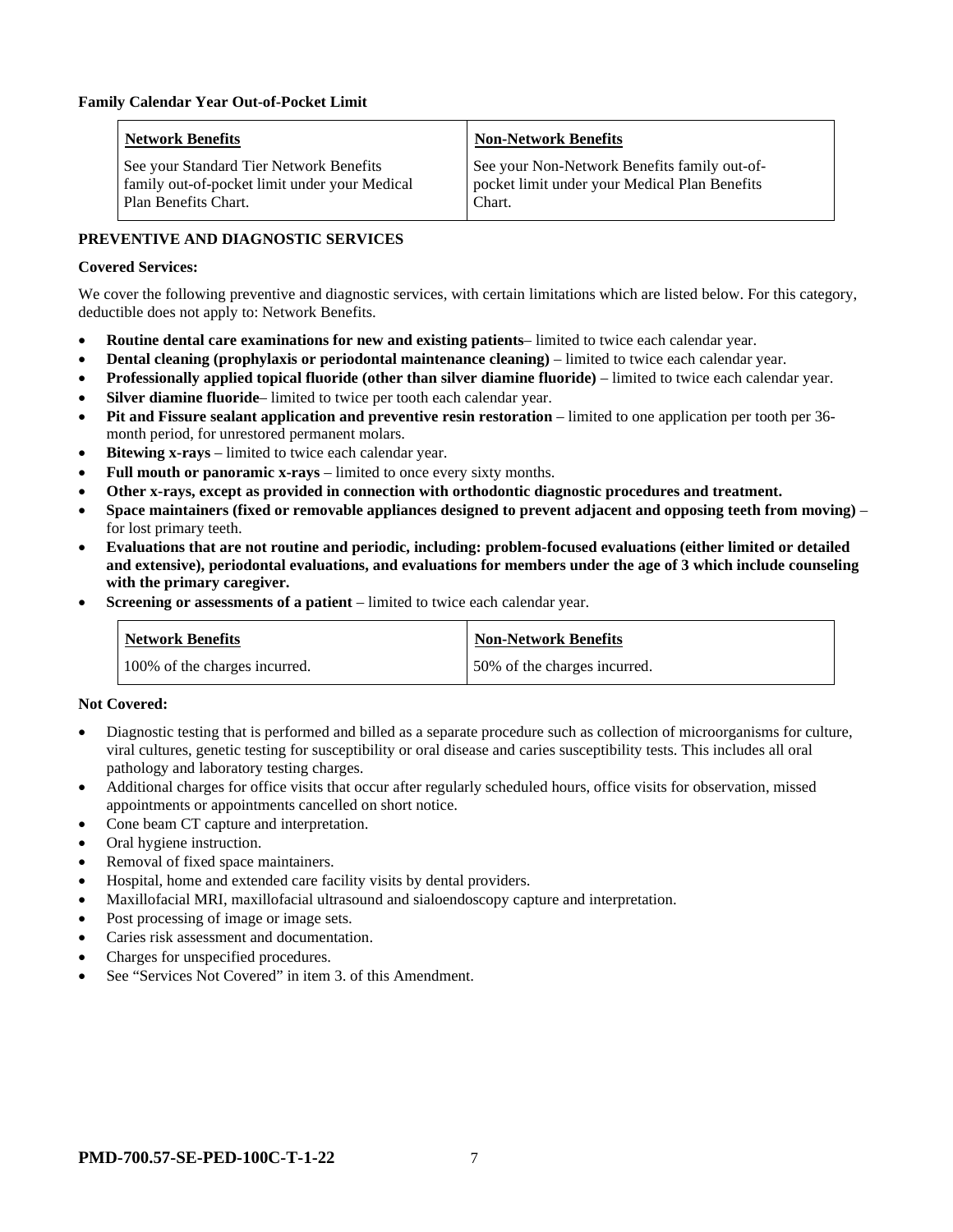### **BASIC SERVICES**

#### **Covered Services:**

We cover the following services:

- **Consultations.**
- **Emergency treatment for relief of pain.**
- **Regular restorative services (fillings) other than posterior composites.** Restorations using customary restorative materials and stainless steel crowns are covered, when dentally necessary due to loss of tooth structure as a result of tooth decay or fracture.
- **Regular restorative services (fillings) - posterior composites (white fillings on bicuspids and molars).** Restorations using customary restorative materials and preventive resin restorations are covered, when dentally necessary due to loss of tooth structure as a result of tooth decay or fracture.
- **Oral Surgery – surgical and non-surgical extraction for the restoration of dental function.** Services include, but are not limited to, removal of impacted teeth, incision or drainage of abscesses and removal of exostosis. General anesthesia or intravenous sedation is covered, when dentally necessary, when provided by the attending dentist in a dental office setting and required to perform a covered dental procedure.
- **Periodontics (Gum Disease)** limited to once every 24 months for non-surgical treatment and once every 36 months for surgical treatment.
- **Endodontics.**

| <b>Network Benefits</b>       | <b>Non-Network Benefits</b>  |
|-------------------------------|------------------------------|
| 100% of the charges incurred. | 50% of the charges incurred. |

#### **Limitations:**

• Collection and application of autologous blood concentrate product is limited to once every 36 months.

#### **Not Covered:**

- Periodontal splinting.
- Orthognathic surgery (surgery to reposition the jaws).
- Harvest of bone for use in autogenous grafting procedure.
- Charges for surgical procedures for isolation of a tooth with a rubber dam.
- Non-intravenous conscious sedation, and drugs to treat anxiety or pain.
- Charges for endodontic endosseous implants.
- Charges for intentional reimplantation (including necessary splinting).
- Charges for canal preparation and fitting of preformed dowel or post.
- Charges for temporary crowns for fractured teeth.
- Charges for surgical placement of a temporary anchorage device.
- Charges for autogenous or nonautogenous osseous, osteoperiosteal or cartilage graft of the mandible or maxilla.
- Charges for anatomical crown exposure.
- Charges for the placement of a restorative foundation for an indirect restoration.
- Charges for periradicular services and bone grafts or other material used in conjunction with periradicular surgery.
- Charges for unspecified procedures.
- See "Services Not Covered" in item 3. of this Amendment.

#### **SPECIAL SERVICES**

#### **Covered Services:**

We cover the following services:

• **Special Restorative Care** – extraorally fabricated or cast restorations (crowns, onlays) are covered when teeth cannot be restored with customary restorative material and when dentally necessary due to the loss of tooth structure as a result of tooth decay or fracture. If a tooth can be restored with a customary restorative material, but an onlay, crown, jacket, indirect composite or porcelain/ceramic restoration is selected, benefits will be calculated using the charge appropriate to the equivalent customary restorative material.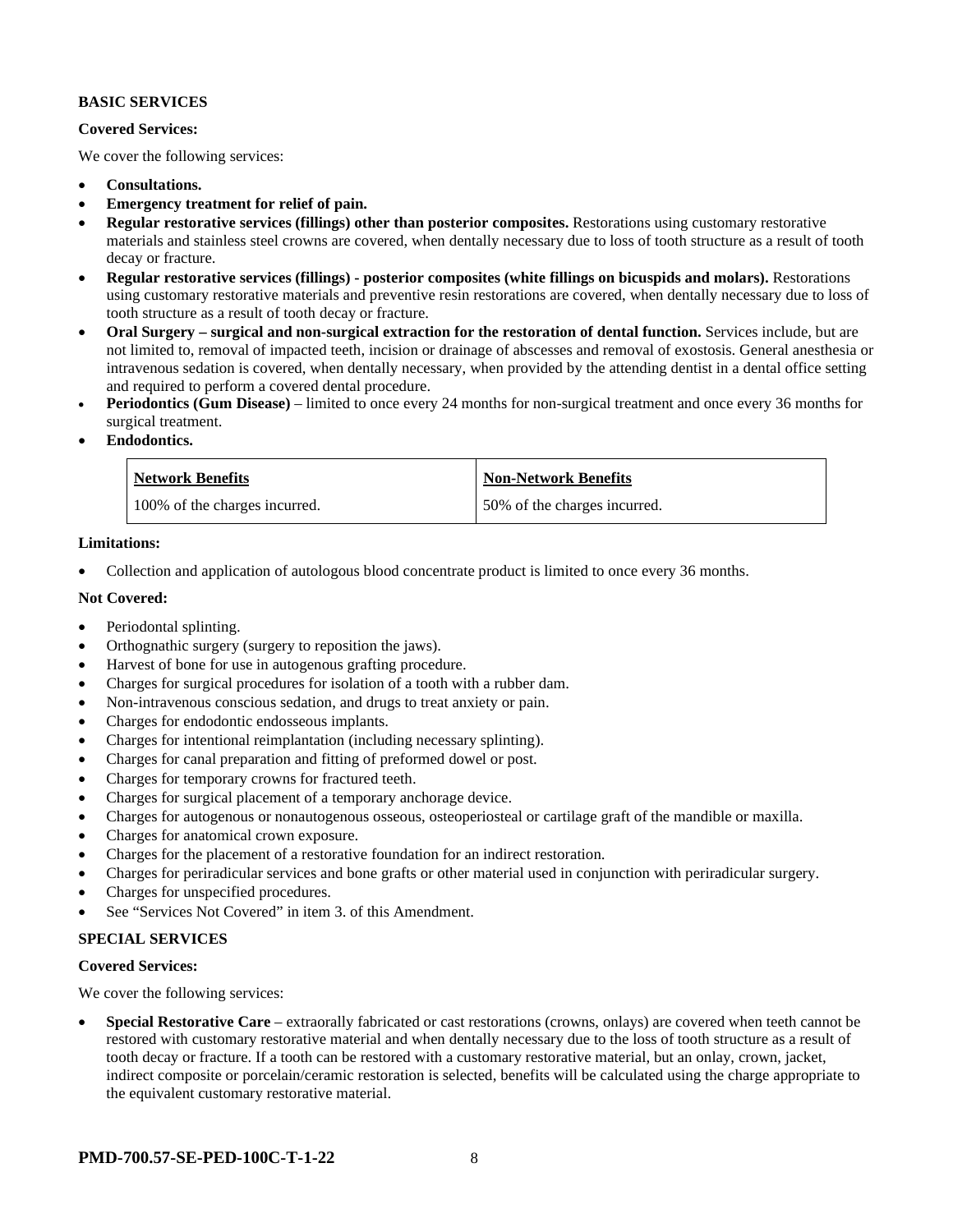### • **Repair or recementing of crowns, inlays and onlays.**

| <b>Network Benefits</b>       | <b>Non-Network Benefits</b>  |
|-------------------------------|------------------------------|
| 100% of the charges incurred. | 50% of the charges incurred. |

#### **Limitations:**

• Benefit for the replacement of a crown or onlay will be provided only after a five year period measured from the date on which the procedure was last provided, whether under this Amendment or not.

### **Not Covered:**

- Gold foil restorations.
- Onlays, veneers or partial crowns fabricated from extraorally cured composite resin or porcelain.
- Charges for unspecified procedures.
- See "Services Not Covered" in item 3. of this Amendment.

# **PROSTHETIC SERVICES**

# **Covered Services:**

We cover the following services:

- **Bridges** initial installation of fixed bridgework to replace missing natural teeth, replacement of an existing fixed bridgework by a new bridgework, the addition of teeth to an existing bridgework, and repair or recementing of bridgework are covered. A given prosthetic appliance for the purpose of replacing an existing appliance will be provided when satisfactory evidence is presented that the new prosthetic appliance is required to replace one or more teeth extracted after the existing bridgework was installed.
- **Dentures** initial installation of full removable dentures to replace missing natural teeth and adjacent structures and adjustments during the six-month period following installation are covered. If a satisfactory result can be achieved through the utilization of standard procedures and materials but a personalized appliance is selected, or one which involves specialized techniques, the charges appropriate to the least costly appliance are covered. Replacement of an existing full removable denture by a new denture is covered. A given prosthetic appliance for the purpose of replacing an existing appliance will be provided when satisfactory evidence is presented that the new prosthetic appliance is required to replace one or more teeth extracted after the existing denture was installed. Repair of dentures, or relining or rebasing of dentures more than six months after installation of an initial or replacement denture are covered.
- **Partial Dentures** Surveyed crowns which are not restorative but which are dentally necessary to facilitate the placement of a removable partial denture are covered. Initial installation of partial removable dentures to replace missing natural teeth and adjacent structures and adjustments during the six-month period following installation are covered. If a satisfactory result can be achieved by a standard cast chrome or acrylic partial denture, but a more complicated design is selected, the charges appropriate to the least costly appliance are covered. Replacement of an existing partial denture by a new denture, or the addition of teeth to an existing partial removable denture is covered. A given prosthetic appliance for the purpose of replacing an existing appliance will be provided when satisfactory evidence is presented that the new prosthetic appliance is required to replace one or more teeth extracted after the existing denture was installed. Repair of dentures, or relining or rebasing of dentures more than six months after installation of an initial or replacement denture are covered.
- **Occlusal guards** occlusal guards for the treatment of bruxism are covered, including repair and relining of occlusal guards.
- **Tissue Conditioning.**

| <b>Network Benefits</b>       | <b>Non-Network Benefits</b>  |
|-------------------------------|------------------------------|
| 100% of the charges incurred. | 50% of the charges incurred. |

#### **Limitations:**

- Benefit for replacement of a prosthetic appliance will be provided only (a) if the existing appliance cannot be made serviceable, and (b) after a 5 year period measured from the date on which it was installed, whether under this Amendment or not.
- Occlusal guards are limited to one every 12 months, for members age 13 or older.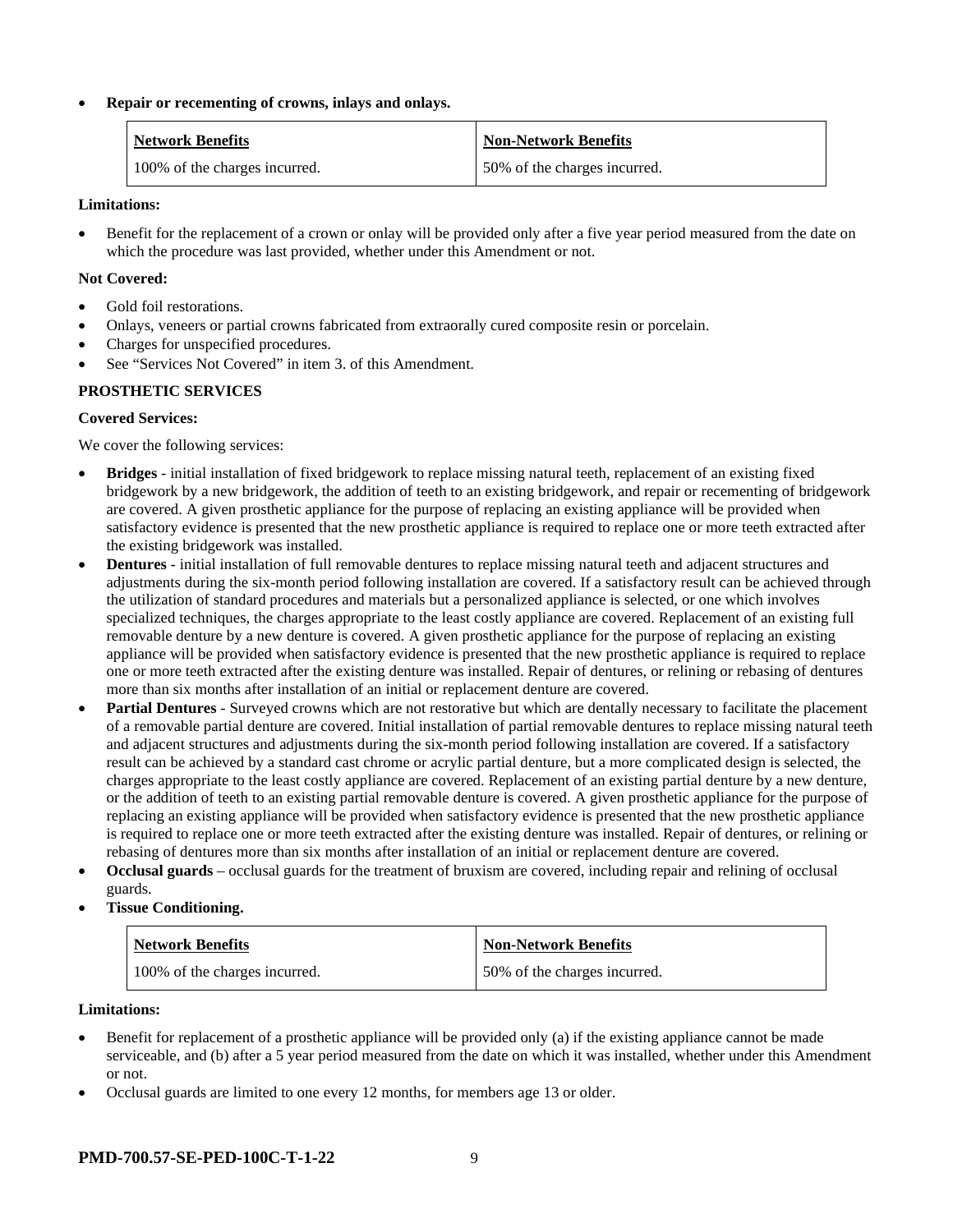# **Not Covered:**

- Services for replacement of any missing, lost or stolen dental or implant-supported prosthesis.
- Services related to a prosthetic appliance which was installed or delivered more than 60 days after termination of coverage.
- Interim prostheses.
- Connector bars, stress breakers and precision attachments.
- Provisional pontics, crowns and retainer crowns.
- Copings.
- Charges for unspecified procedures.
- See "Services Not Covered" in item 3. of this Amendment.

# **DENTAL IMPLANT SERVICES**

#### **Covered Services:**

#### We cover, **if dentally necessary**:

- the surgical placement of an implant body to replace missing natural teeth;
- removal and replacement of an implant body that is not serviceable and cannot be repaired after a period of at least five years from the date that the implant body was initially placed;
- initial installation of implant-supported prosthesis (crowns, bridgework and dentures) to replace missing teeth;
- replacement of an existing implant-supported prosthesis by a new implant-supported prosthesis, or the addition of teeth to an existing implant-supported prosthesis. We will replace an existing implant-supported prosthesis when satisfactory evidence is presented that (a) the new implant-supported prosthesis is required to replace one or more teeth extracted after the existing implant-supported prosthesis was installed, or (b) the existing implant-supported prosthesis cannot be made serviceable;
- repair of implant-supported prosthesis;
- other related implant services.

**Decisions about dental necessity are made by HealthPartners dental directors, or their designees. If the dental directors or their designees determine that a tooth or an arch can be restored with a standard prosthesis or restoration, no benefits will be allowed for the individual implant or implant procedure. For the second phase of treatment (the prosthodontics phase of placing the implant crown, bridge, denture or partial denture), we will base benefits on the least costly, professionally acceptable alternative treatment.**

| <b>Network Benefits</b>       | <b>Non-Network Benefits</b>  |
|-------------------------------|------------------------------|
| 100% of the charges incurred. | 50% of the charges incurred. |

#### **Limitations:**

- Benefit for replacement of an existing implant-supported prosthesis that cannot be made serviceable will be provided only after a five year period measured from the date that the implant-supported prosthesis was initially placed, whether under this Amendment or not.
- Endosteal implants, surgical placement of an interim implant body, eposteal implants, transolsteal implants (including hardware), implant-supported complete or partial dentures, connecting bars, abutments, implant-supported crowns, and abutment supported retainers are limited to once every 5 years.
- Radiographic/surgical implant indexing is limited to once every 5 years.

#### **Not Covered:**

- Charges for interim abutments or custom abutments, including placement.
- Charges for unspecified procedures.
- See "Services Not Covered" in item 3. of this Amendment.